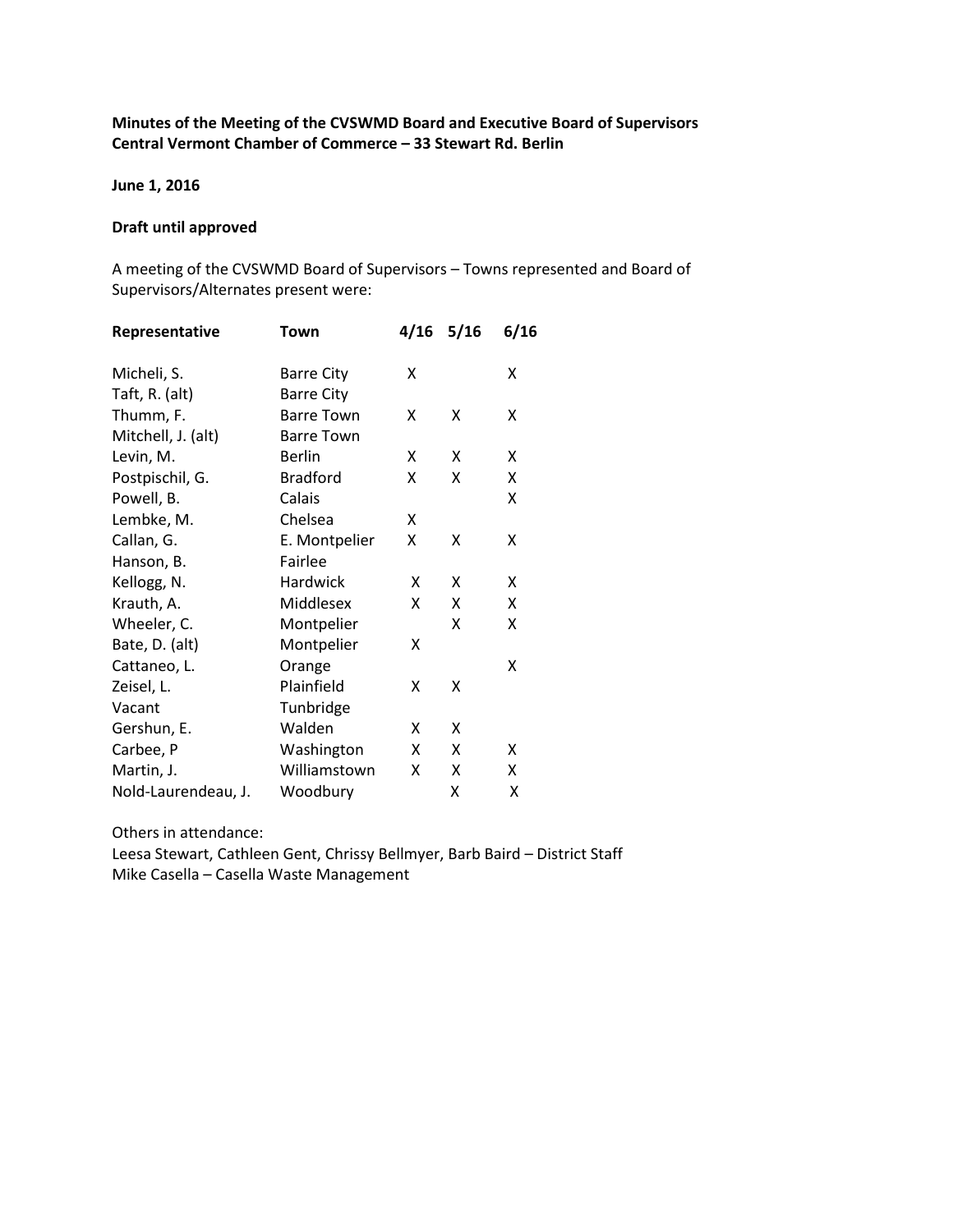# Fred Thumm called the meeting to order at 6:35 p.m. (1)

Agenda Revisions (2) None

Public Comment Period and Announcements (3) Mike Casella wants to speak to the board under item 11

Committee and Executive Board reports (4) None

### Consent Agenda (5)

- Adopt minutes of the May 4, 2016 Board meeting
- Accept the minutes of the Executive Board and Committee meetings

## Anita Krauth moved the consent agenda. The motion was seconded and passed unanimously.

## Accept Town of Duxbury as a member of the CVSWMD (6)

Leesa Stewart was asked by the Duxbury selectboard to come and speak to them about CVSWMD's programs and services. They subsequently asked to join us. The population is 1,300 – 2 schools and 3 businesses. Bill Powell suggested that a letter be sent to the Selecboard thanking them. Lee Cattaneo moved to accept the town of Duxbury. The motion was seconded and passed unanimously.

## Authorize Grants (7)

Chrissy Bellmyer went over the grants in the packet. Berlin school is looking to do some worm composting, expanding on site composting and making zero waste kits for parties in the classrooms. They are asking for\$1,500.00.

Tunbridge school wants to purchase reusable dishware and an ice maker. They are asking for \$1,940.00. Peter Carbee moved to authorize both grants. The motion was seconded and passed unanimously.

#### School Program Report (8)

Chrissy Bellmyer, School Program Manager, gave a presentation on the school year. Presentation available through offices.

## Hauler Meeting Report (9)

Cathleen Gent went over the notes from the hauler meeting at the ARCC. It is the first of 3. Next are June 8 in Hardwick and June  $13<sup>th</sup>$  in Bradford. The haulers asked questions and had concerns – mostly around the lack of funding for Act 148. Matt Levin suggested the meeting notes also go to ANR staff. There was discussion about having hauler meetings more often.

## Report from Public Hearing (10)

Staff went over the notes from the hearing. Mike Casella voiced concern over item 5.1. Lee Cattaneo recognized the concern but explained that it was in there as a placeholder and the District has no immediate plans for a facility.

The POC made a motion in their meeting: to recommend to the Board of Supervisors that the proposed Ordinance be adopted with the following two changes: